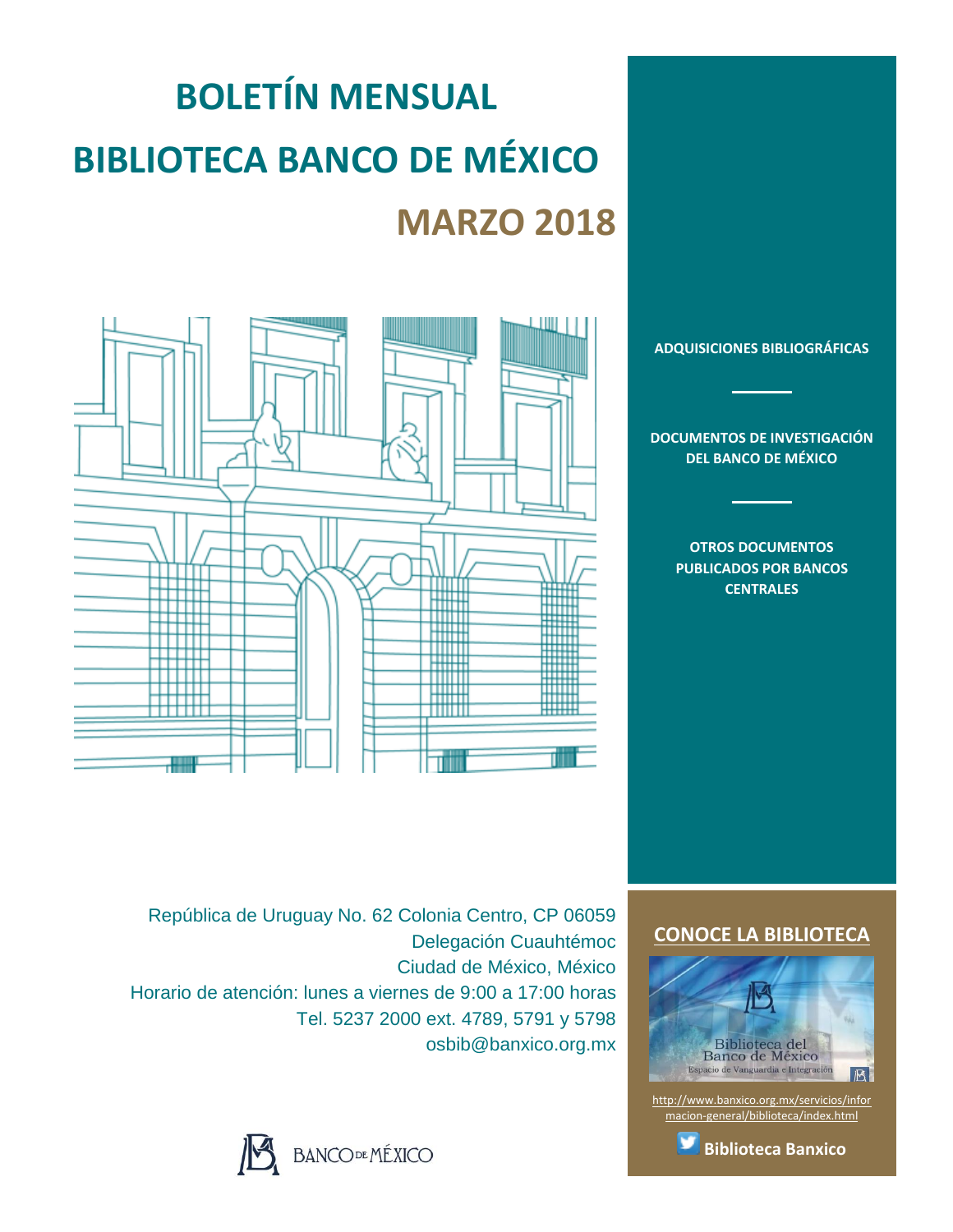<span id="page-1-0"></span>

| <b>ADQUISICIONES BIBLIOGRÁFICAS</b>     |                                         |                                     |
|-----------------------------------------|-----------------------------------------|-------------------------------------|
| <b>ECONOMÍA Y FINANZAS</b>              |                                         |                                     |
| Central banks into the breach: from     | The Fama portfolio : selected papers    |                                     |
| triumph to crisis and the road ahead    | of Eugene F. Fama                       |                                     |
| 2017                                    | 2017                                    |                                     |
| Pierre L. Siklos                        | John H. Cochrane                        |                                     |
|                                         | Tobias J. Moskowitz                     |                                     |
| Basel IV : the next generation of risk  |                                         |                                     |
| weighted assets                         | Financial analytics with R : building a |                                     |
| 2017                                    | laptop laboratory for data science      |                                     |
| <b>Martin Neisen</b><br>Stefan Röth     | 2016                                    |                                     |
|                                         | Mark J. Bennett                         | <b>ADQUISICIONES BIBLIOGRÁFICAS</b> |
| Children of austerity: impact of the    | Dirk L. Hugen                           |                                     |
| great recession on child poverty in     | How big should our government be?       |                                     |
| rich countries                          | 2016                                    |                                     |
| 2017                                    | Jon Bakija                              | <b>DOCUMENTOS DE INVESTIGACIÓN</b>  |
| <b>Bea Cantillon</b>                    | Lane Kenworthy                          | <b>DEL BANCO DE MÉXICO</b>          |
|                                         | Peter Lindert                           |                                     |
| Dark money: the hidden history of       | Jeff Madrick                            |                                     |
| the billionaires behind the rise of the |                                         |                                     |
| radical right                           | International banking for a new         | <b>OTROS DOCUMENTOS</b>             |
| 2017                                    | century                                 | <b>PUBLICADOS POR BANCOS</b>        |
| Jane Mayer                              | 2015                                    | <b>CENTRALES</b>                    |
|                                         | Irene Finel-Honigman                    |                                     |
| <b>Measuring entrepreneurial</b>        | Fernando B. Sotelino                    |                                     |
| businesses : current knowledge and      | Public economics and the household      |                                     |
| challenges                              | 2009                                    |                                     |
| 2017                                    | Patricia Apps                           |                                     |
| John Haltiwanger                        | Ray Rees                                |                                     |
|                                         |                                         |                                     |

| <b>PROCESOS SOCIALES</b>            |  |  |  |
|-------------------------------------|--|--|--|
| #Republic: divided democracy in the |  |  |  |
| age of social media                 |  |  |  |
| 2017                                |  |  |  |
| Cass R. Sunstein                    |  |  |  |

## **MATEMÁTICAS** [Fundamentals of nonparametric](#page-9-0)  [Bayesian inference](#page-9-0) 2016 Subhashis Ghosal Aad van der Vaart **CONSULTA EL CATÁLOGO DE LA [BIBLIOTECA](http://biblioteca.banxico.org.mx/)**

**[CONOCE LA BIBLIOTECA](http://www.banxico.org.mx/servicios/informacion-general/biblioteca/index.html)**



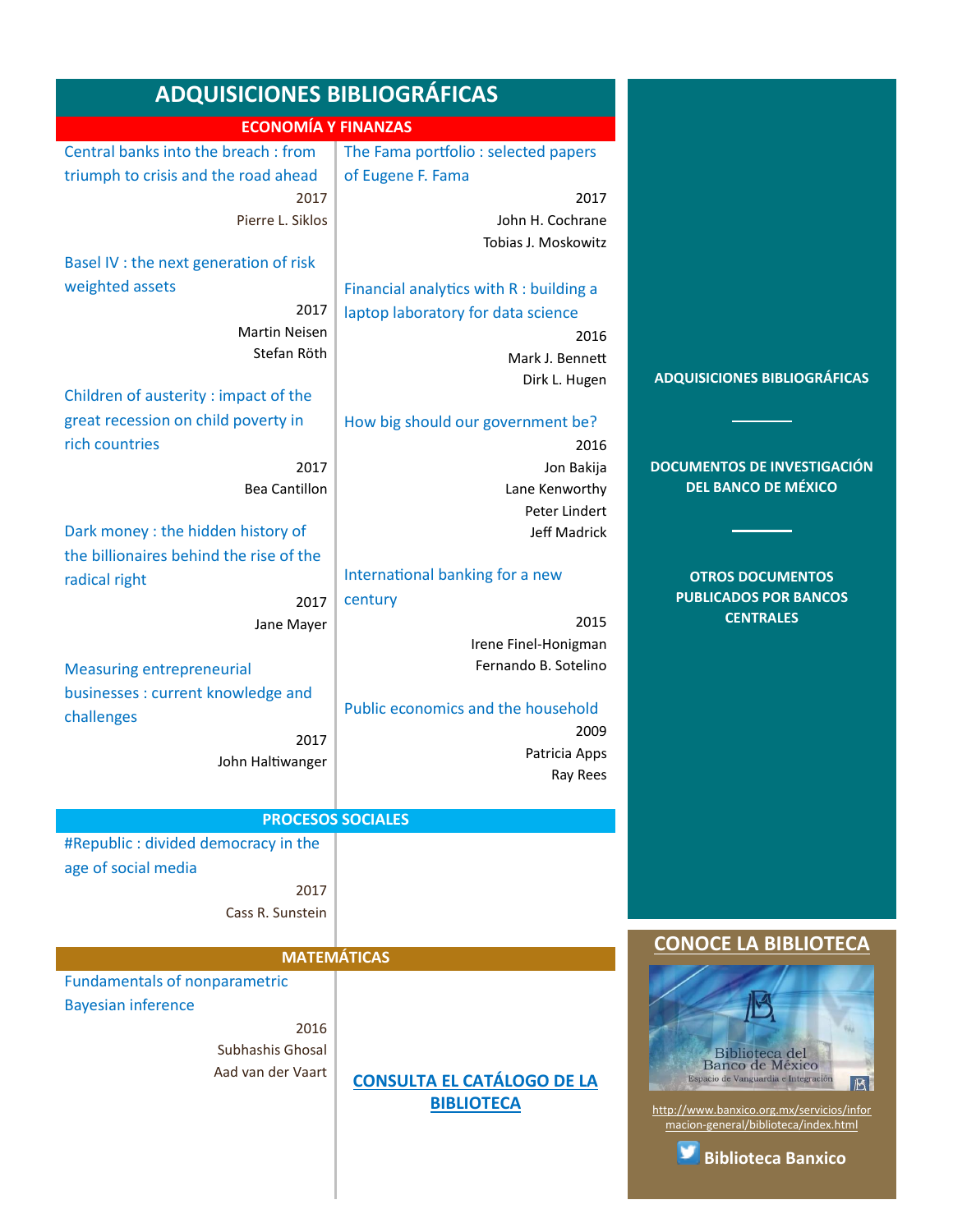<span id="page-2-0"></span>

| <b>DOCUMENTOS DE INVESTIGACIÓN DEL BANCO DE</b>                                                                                                 |                                                             |                                                                                                                                                                                                                                             |
|-------------------------------------------------------------------------------------------------------------------------------------------------|-------------------------------------------------------------|---------------------------------------------------------------------------------------------------------------------------------------------------------------------------------------------------------------------------------------------|
| <b>MÉXICO</b>                                                                                                                                   |                                                             |                                                                                                                                                                                                                                             |
| The effect of uncertainty on foreign<br>direct investment: the case of Mexico<br>2018-03<br>Gabriela López Noria<br>Juan José Zamudio Fernández |                                                             | <b>ADQUISICIONES BIBLIOGRÁFICAS</b><br><b>DOCUMENTOS DE INVESTIGACIÓN</b><br><b>DEL BANCO DE MÉXICO</b><br><b>OTROS DOCUMENTOS</b><br><b>PUBLICADOS POR BANCOS</b><br><b>CENTRALES</b>                                                      |
|                                                                                                                                                 | <b>VER DOCUMENTOS DE</b><br><b>INVESTIGACIÓN ANTERIORES</b> | <b>CONOCE LA BIBLIOTECA</b><br>Biblioteca del<br>Banco de México<br>Espacio de Vanguardia e Integración<br>$ \mathbb{B} $<br>http://www.banxico.org.mx/servicios/infor<br>macion-general/biblioteca/index.html<br><b>Biblioteca Banxico</b> |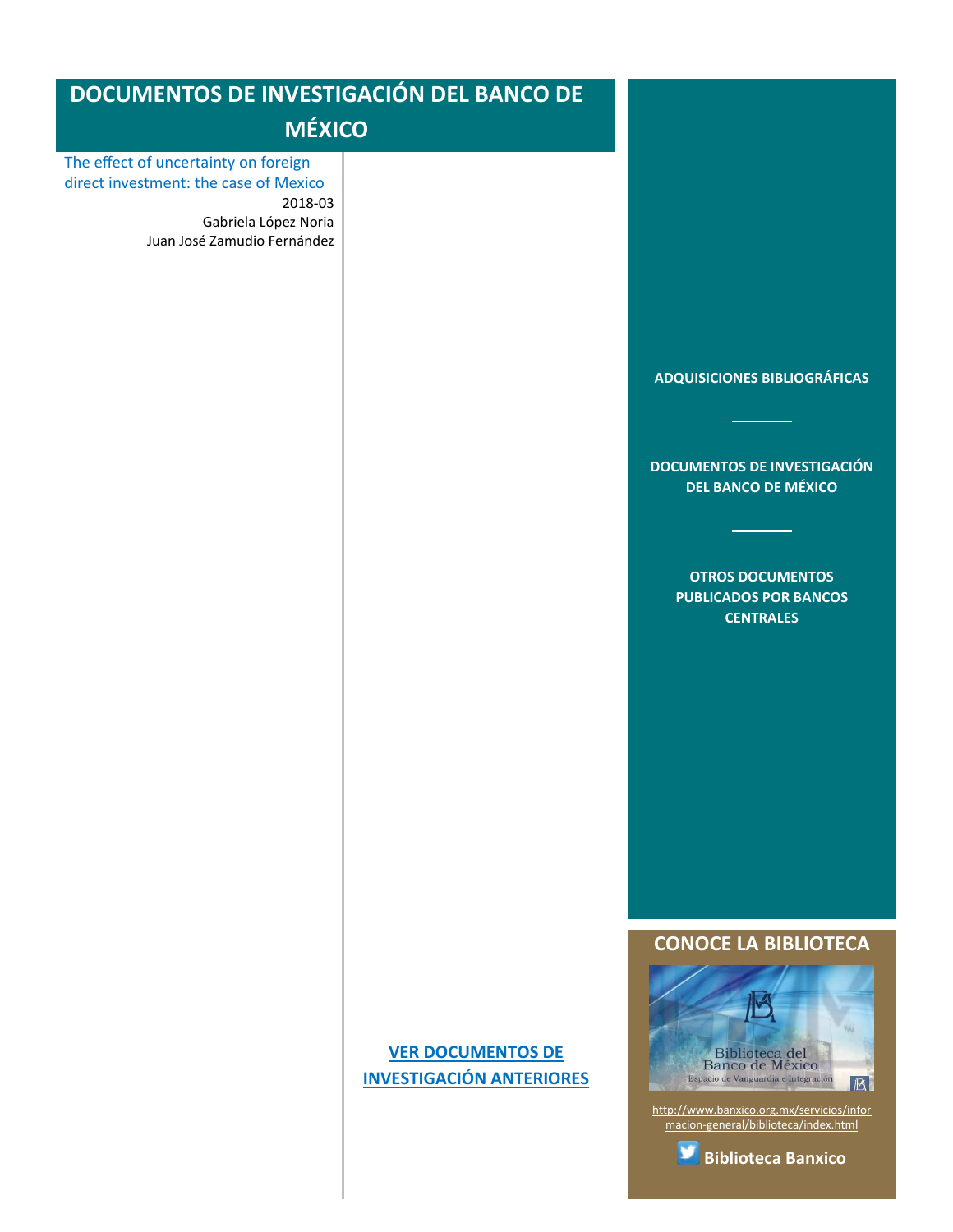## <span id="page-3-0"></span>**OTROS DOCUMENTOS PUBLICADOS POR BANCOS**

### **CENTRALES**

[Measuring geopolitical risk](#page-11-0)

Dario Caldara Matteo Iacoviello

[On the economics of digital](#page-11-0)  [currencies](#page-11-0)

> Daniel R. Sanches Jesús Fernández-Villaverde

[What to expect from the lower](#page-11-0)  [bound on interest rates: evidence](#page-11-0)  [from derivatives prices](#page-11-0)

Thomas M. Mertens John C. Williams

[Screening on loan terms: evidence](#page-11-0)  [from maturity choice in consumer](#page-11-0)  [credit](#page-11-0)

> Andrew Hertzberg Andres Liberman Daniel Paravisini

[Does investor attention affect trading](#page-11-0)  [volume in the Brazilian stock market?](#page-11-0) Heloisa Elias de Souza Claudio Henrique da Silveira Barbedo Gustavo Silva Araujo

[Some like it hot: assessing longer](#page-11-0)[term labor market benefits from a](#page-11-0)  [high-pressure economy](#page-11-0)

> Julie L. Hotchkiss Robert E. Moore

[Population aging and the real interest](#page-12-0)  [rate in the last and next 50 years --](#page-12-0) a [tale told by an overlapping](#page-12-0)  [generations model –](#page-12-0)

Nao Sudo Yasutaka Takizuka

[Monetary policy spillovers, global](#page-12-0)  [commodity prices and cooperation](#page-12-0)

> Andrew Filardo Marco Lombardi Carlos Montoro Massimo Ferrari

[Sovereign bond-backed securities: a](#page-12-0)  [VAR-for-VAR and marginal expected](#page-12-0)  [shortfall assessment](#page-12-0)

> Maite De Sola Perea Peter G. Dunne Martin Puhl Thomas Reininger

#### [Short-selling bans and bank stability](#page-12-0)

Alessandro Beber Daniela Fabbri Marco Pagano Saverio Simonelli

[The economics of debt collection:](#page-12-0)  [enforcement of consumer credit](#page-12-0)  [contracts](#page-12-0)

Viktar Fedaseyeu Robert Hunt

[The dollar exchange rate as a global](#page-12-0)  [risk factor: evidence from investment](#page-12-0)

Stefan Avdjiev Valentina Bruno Catherine Koch Hyun Song Shin

[What will Brexit mean for the British](#page-13-0)  [and euro-area economies? A model](#page-13-0)[based assessment of trade regimes](#page-13-0) Massimiliano Pisani Filippo Vergara Caffarelli

[Are lenders using risk-based pricing in](#page-13-0)  [the consumer loan market? The](#page-13-0)  [effects of the 2008 crisis](#page-13-0) Silvia Magri

[Bank market power and the risk](#page-13-0)  [channel of monetary policy](#page-13-0) Elena Afanasyeva Jochen Guntner

#### **[ADQUISICIONES BIBLIOGRÁFICAS](#page-1-0)**

**[DOCUMENTOS DE INVESTIGACIÓN](#page-2-0)  [DEL BANCO DE MÉXICO](#page-2-0)**

> **[OTROS DOCUMENTOS](#page-3-0)  [PUBLICADOS POR BANCOS](#page-3-0)  [CENTRALES](#page-3-0)**

#### **[CONOCE LA BIBLIOTECA](http://www.banxico.org.mx/servicios/informacion-general/biblioteca/index.html)**



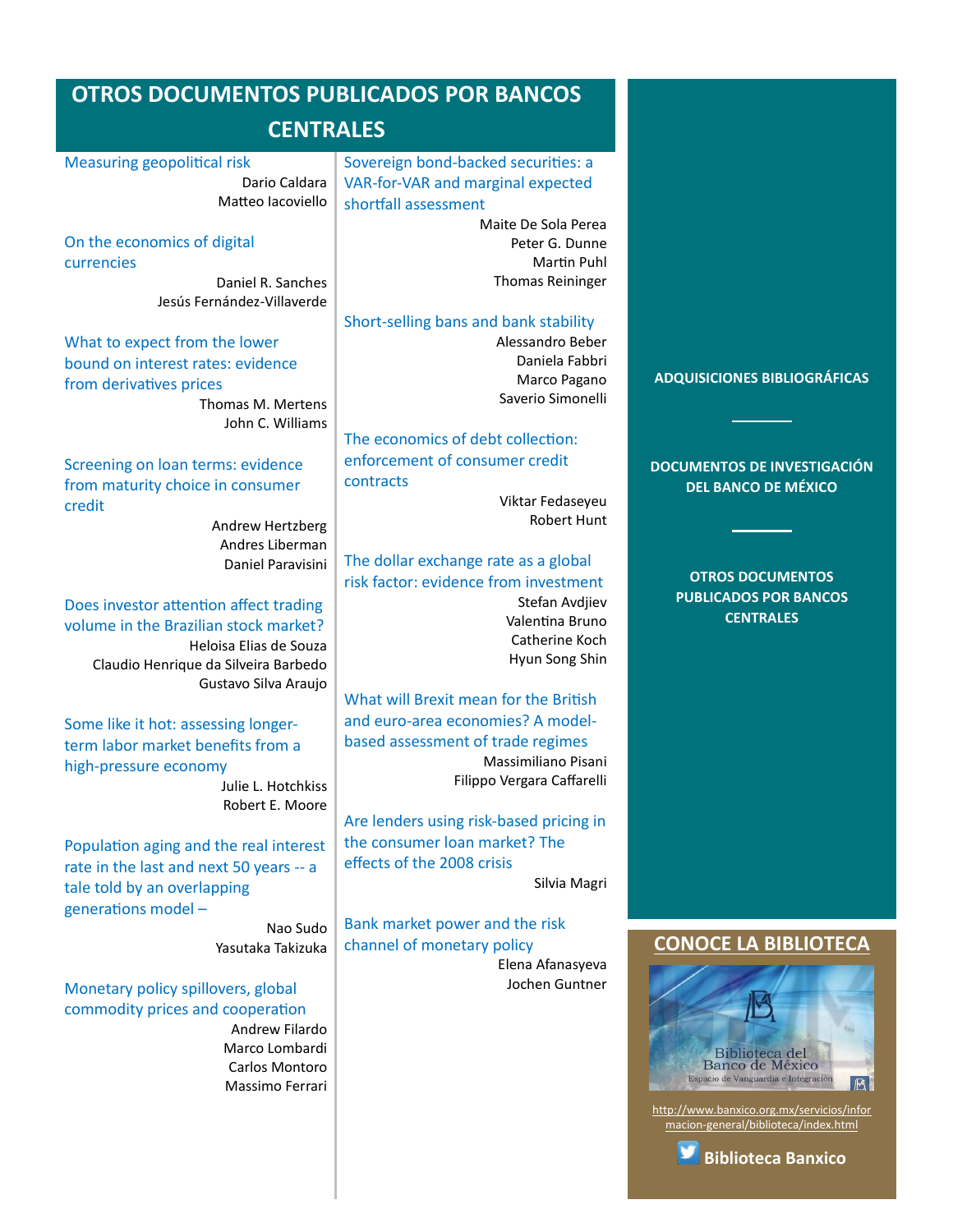**ECONOMÍA Y FINANZAS**

<span id="page-4-0"></span>

#### Central banks into the breach : from triumph to crisis and

the road ahead Pierre L. Siklos Oxford University, 2017 **Clasificación: 332.11 S579**

#### [Solicítalo aquí](mailto:osbib@banxico.org.mx?subject=+Solicito%20el%20siguiente%20material&body=Solicito%20en%20préstamo%20el%20siguiente%20título%20%22Central%20banks%20into%20the%20breach%22%20con%20clasificación%20332.11%20S579)

#### Resumen:

Central banks play an important role in the course of national economies and the global economy. Their leaders are regularly feted or vilified, their policy pronouncements highly anticipated and routinely scrutinized. This is all the more so since the global financial crisis. The past fifteen years in monetary policy is essentially the story of two mistakes and one triumph, argues Pierre L. Siklos, a professor of economics at Wilfrid Laurier University. One mistake was that central bankers underestimated the connection between finance and the real economy. The other was a failure to realize how inter-connected the world's financial system had become. The triumph, in turn, was the recognition that price stability is a desirable objective. As a result of the financial crisis, central banks stepped into the breach to provide services other institutions were unwilling or unable to carry out. In doing so, the responsibilities for governing monetary policy and financial system stability became more elastic without due consideration for the appropriateness of the division of responsibilities. Central banks no longer influence just prices they also change financial system quantities. This leads to rising policy uncertainty.

## **Basel IV**

Basel IV : the next generation of risk weighted assets Martin Neisen and Stefan Röth Wiley, 2017 **Clasificación: 332.1068 N416**

[Solicítalo aquí](mailto:osbib@banxico.org.mx?subject=+Solicito%20el%20siguiente%20material&body=Solicito%20en%20préstamo%20el%20siguiente%20título%20%22Basel%20IV%22%20con%20clasificación%20332.1068%20N416)

#### Resumen:

In reaction to the financial market crisis that started in 2007, the Basel Committee on Banking Supervision substantially revised its existing framework for regulation, supervision and risk management in the banking sector. This revision was introduced with the so-called Basel III framework in December 2010. It essentially comprises a strengthening of the quality of a banks' own funds, as well as new requirements with regard to the amount of required capital. Furthermore, new ratios were introduced in order to limit the leverage employed by banks as well as new liquidity ratios. Since 2012 the Basel Committee has increasingly pursued a revision of the calculation methods for risk-weighted assets. In addition, a large number of new requirements have been developed. This package of new standards from the Basel Committee, which is unofficially called "Basel IV", is now the most comprehensive package of modifications in the history of banking supervision. It is only a matter of time until the innovations of the Basel IV package are transferred into binding EU law. The banking industry will face major challenges in implementing these new rules.

#### **[ADQUISICIONES BIBLIOGRÁFICAS](#page-1-0)**

**[DOCUMENTOS DE INVESTIGACIÓN](#page-2-0)  [DEL BANCO DE MÉXICO](#page-2-0)**

> **[OTROS DOCUMENTOS](#page-3-0)  [PUBLICADOS POR BANCOS](#page-3-0)  [CENTRALES](#page-3-0)**

#### **[CONOCE LA BIBLIOTECA](http://www.banxico.org.mx/servicios/informacion-general/biblioteca/index.html)**



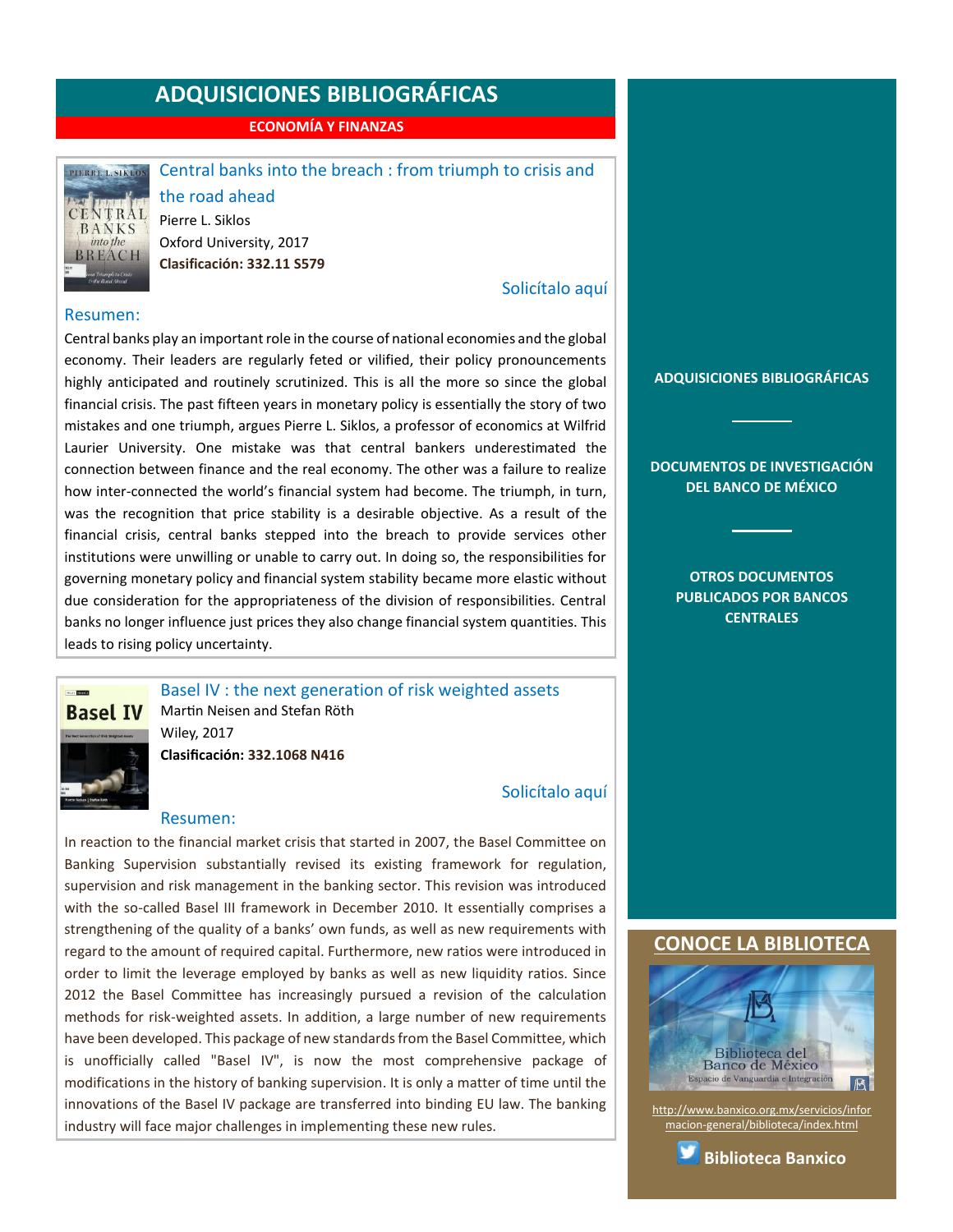**ECONOMÍA Y FINANZAS**

<span id="page-5-0"></span>

Children of austerity : impact of the great recession on child poverty in rich countries edited by Bea Cantillon Oxford University, 2017 **Clasificación: 305.23086942091722 C536**

#### [Solicítalo aquí](mailto:osbib@banxico.org.mx?subject=+Solicito%20el%20siguiente%20material&body=Solicito%20en%20préstamo%20el%20siguiente%20título%20%22Children%20of%20austerity%22%20con%20clasificación%20305.23086942091722%20C536)

#### Resumen:

The 2008 financial crisis triggered the worst global recession since the Great Depression. Many OECD countries responded to the crisis by reducing social spending. Through 11 diverse country case studies (Belgium, Germany, Greece, Hungary, Ireland, Italy, Japan, Spain, Sweden, United Kingdom, and the United States), this volume describes the evolution of child poverty and material well-being during the crisis, and links these outcomes with the responses by governments. The analysis underlines that countries with fragmented social protection systems were less able to protect the incomes of households with children at the time when unemployment soared. In contrast, countries with more comprehensive social protection cushioned the impact of the crisis on households with children, especially if they had implemented fiscal stimulus packages at the onset of the crisis. Although the macroeconomic 'shock' itself and the starting positions differed greatly across countries, while the responses by governments covered a very wide range of policy levers and varied with their circumstances, cuts in social spending and tax increases often played a major role in the impact that the crisis had on the living standards of families and children.

# **JANE MAYER**

Dark money : the hidden history of the billionaires behind the rise of the radical right Jane Mayer Anchor, 2017

[Solicítalo aquí](mailto:osbib@banxico.org.mx?subject=+Solicito%20el%20siguiente%20material&body=Solicito%20en%20préstamo%20el%20siguiente%20título%20%22Dark%20money%22%20con%20clasificación%20320.520973%20M468)

#### Resumen:

Why is America living in an age of profound economic inequality? Why, despite the desperate need to address climate change, have even modest environmental efforts been defeated again and again? Why have protections for employees been decimated? Why do hedge-fund billionaires pay a far lower tax rate than middle-class workers? The conventional answer is that a popular uprising against "big government" led to the ascendancy of a broad-based conservative movement. But as Jane Mayer shows in this powerful, meticulously reported history, a network of exceedingly wealthy people with extreme libertarian views bankrolled a systematic, step-by-step plan to fundamentally alter the American political system. The network has brought together some of the richest people on the planet. Their core beliefs--that taxes are a form of tyranny; that government oversight of business is an assault on freedom--are sincerely held. But these beliefs also advance their personal and corporate interests: Many of their companies have run afoul of federal pollution, worker safety, securities, and tax laws. The chief figures in the network are Charles and David Koch, whose father made his fortune in part by building oil refineries in Stalin's Russia and Hitler's Germany.

**Clasificación: 320.520973 M468**

**[ADQUISICIONES BIBLIOGRÁFICAS](#page-1-0)**

**[DOCUMENTOS DE INVESTIGACIÓN](#page-2-0)  [DEL BANCO DE MÉXICO](#page-2-0)**

> **[OTROS DOCUMENTOS](#page-3-0)  [PUBLICADOS POR BANCOS](#page-3-0)  [CENTRALES](#page-3-0)**

#### **[CONOCE LA BIBLIOTECA](http://www.banxico.org.mx/servicios/informacion-general/biblioteca/index.html)**



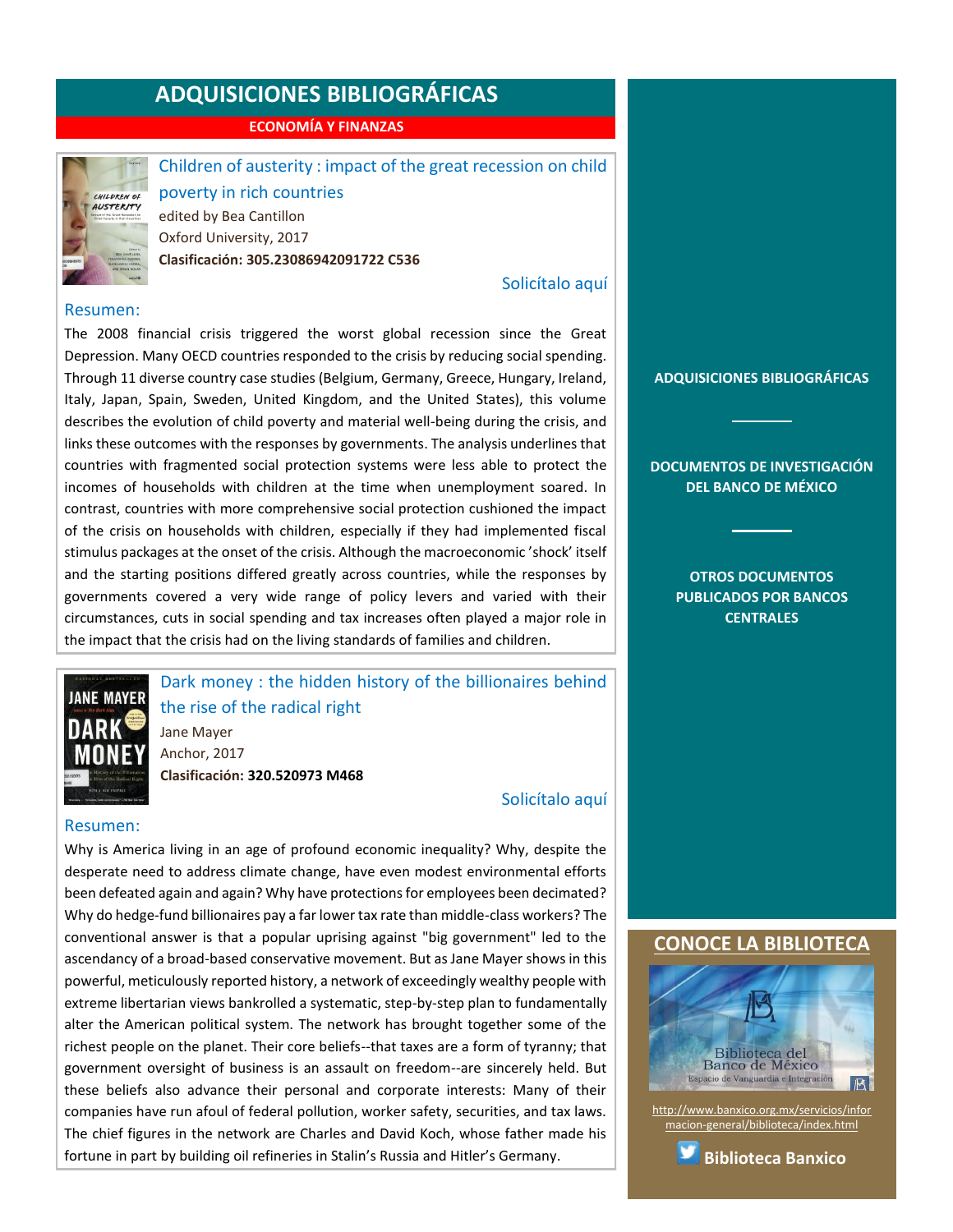**ECONOMÍA Y FINANZAS**

<span id="page-6-0"></span>

#### Measuring entrepreneurial businesses : current knowledge

and challenges edited by John Haltiwanger

University of Chicago, 2017 **Clasificación: 338.04 M484**

#### [Solicítalo aquí](mailto:osbib@banxico.org.mx?subject=+Solicito%20el%20siguiente%20material&body=Solicito%20en%20préstamo%20el%20siguiente%20título%20%22Measuring%20entrepreneurial%20businesses%22%20con%20clasificación%20338.04%20M484)

#### Resumen:

Start-ups and other entrepreneurial ventures make a significant contribution to the US economy, particularly in the tech sector, where they comprise some of the largest and most influential companies. Yet for every high-profile, high-growth company like Apple, Facebook, Microsoft, and Google, many more fail. This enormous heterogeneity poses conceptual and measurement challenges for economists concerned with understanding their precise impact on economic growth. Measuring Entrepreneurial Businesses brings together economists and data analysts to discuss the most recent research covering three broad themes. The first chapters isolate high- and lowperforming entrepreneurial ventures and analyze their roles in creating jobs and driving innovation and productivity. The next chapters turn the focus on specific challenges entrepreneurs face and how they have varied over time, including over business cycles. The final chapters explore core measurement issues, with a focus on new data projects under development that may improve our understanding of this dynamic part of the economy.



The Fama portfolio : selected papers of Eugene F. Fama edited by John H. Cochrane and Tobias J. Moskowitz University of Chicago, 2017 **Clasificación: 332.0415 F198**

#### [Solicítalo aquí](mailto:osbib@banxico.org.mx?subject=+Solicito%20el%20siguiente%20material&body=Solicito%20en%20préstamo%20el%20siguiente%20título%20%22The%20Fama%20portfolio%22%20con%20clasificación%20332.0415%20F198)

#### Resumen:

Few scholars have been as influential in finance and economics as University of Chicago professor Eugene F. Fama. Over the course of a brilliant and productive career, Fama has published more than one hundred papers, filled with diverse, highly innovative contributions. Published soon after the fiftieth anniversary of Fama's appointment to the University of Chicago and his receipt of the Nobel Prize in Economics, The Fama Portfolio offers an authoritative compilation of Fama's central papers. Many are classics, including his now-famous essay on efficient capital markets. Others, though less famous, are even better statements of the central ideas. Fama's research considers key questions in finance, both as an academic field and an industry: How is information reflected in asset prices? What is the nature of risk that scares people away from larger returns? Does lots of buying and selling by active managers produce value for their clients? The Fama Portfolio provides for the first time a comprehensive collection of his work and includes introductions and commentary by the book's editors, John H. Cochrane and Tobias Moskowitz, as well as by Fama's colleagues, themselves top scholars and successful practitioners in finance. These essays emphasize how the ideas presented in Fama's papers have influenced later thinking in financial economics, often for decades.

**[ADQUISICIONES BIBLIOGRÁFICAS](#page-1-0)**

**[DOCUMENTOS DE INVESTIGACIÓN](#page-2-0)  [DEL BANCO DE MÉXICO](#page-2-0)**

> **[OTROS DOCUMENTOS](#page-3-0)  [PUBLICADOS POR BANCOS](#page-3-0)  [CENTRALES](#page-3-0)**

#### **[CONOCE LA BIBLIOTECA](http://www.banxico.org.mx/servicios/informacion-general/biblioteca/index.html)**



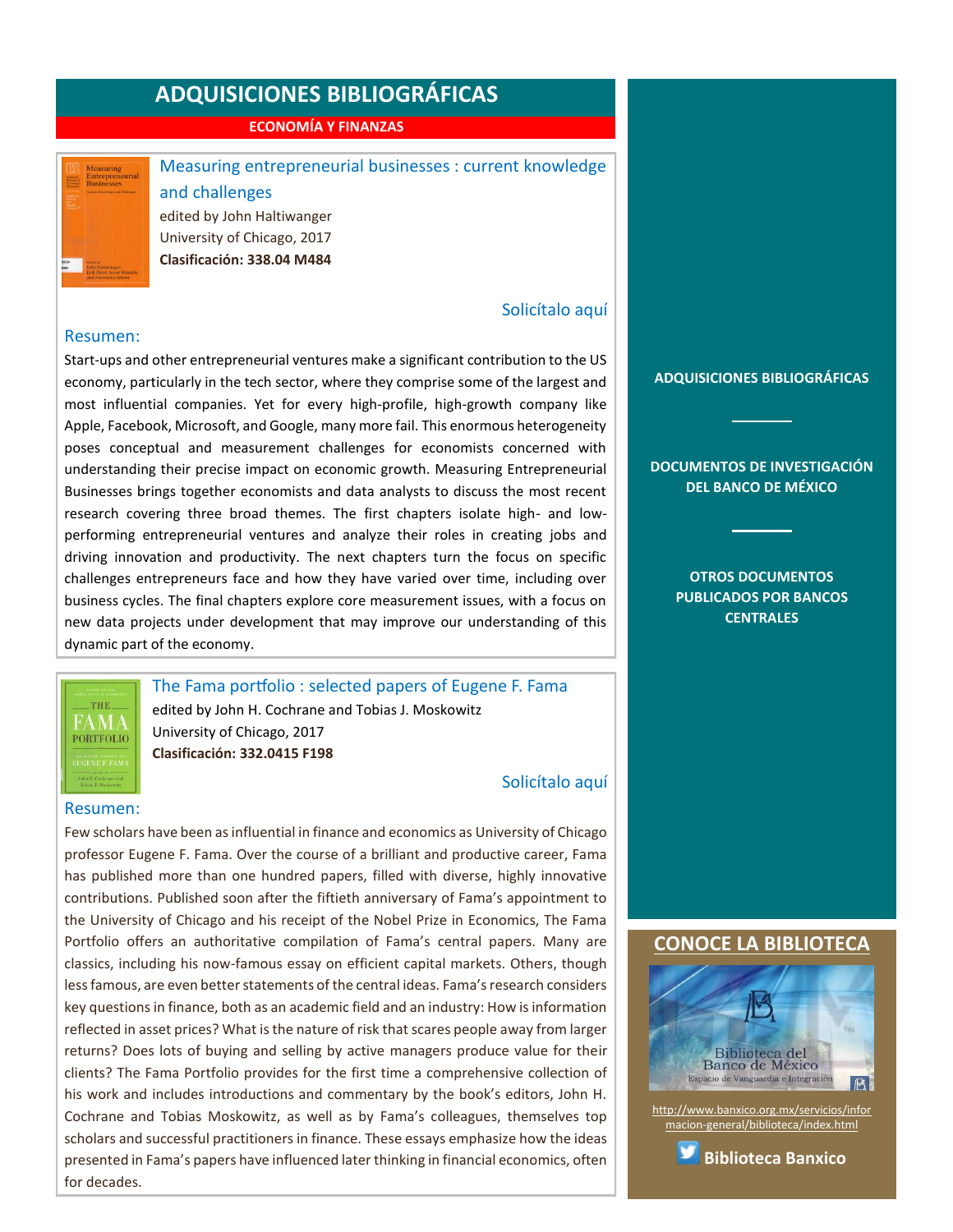**ECONOMÍA Y FINANZAS**

<span id="page-7-0"></span>

#### Financial analytics with R : building a laptop laboratory for

data science Mark J. Bennett, Dirk L. Hugen Cambridge University, 2016 **Clasificación: 332.0285513 B472**

#### [Solicítalo aquí](mailto:osbib@banxico.org.mx?subject=+Solicito%20el%20siguiente%20material&body=Solicito%20en%20préstamo%20el%20siguiente%20título%20%22Financial%20analytics%20with%20R%22%20con%20clasificación%20332.0285513%20B472)

#### Resumen:

Are you innately curious about dynamically inter-operating financial markets? Since the crisis of 2008, there is a need for professionals with more understanding about statistics and data analysis, who can discuss the various risk metrics, particularly those involving extreme events. By providing a resource for training students and professionals in basic and sophisticated analytics, this book meets that need. It offers both the intuition and basic vocabulary as a step towards the financial, statistical, and algorithmic knowledge required to resolve the industry problems, and it depicts a systematic way of developing analytical programs for finance in the statistical language R. Build a hands-on laboratory and run many simulations. Explore the analytical fringes of investments and risk management. Bennett and Hugen help profit-seeking investors and data science students sharpen their skills in many areas, including time-series, forecasting, portfolio selection, covariance clustering, prediction, and derivative securities.



#### How big should our government be?

Jon Bakija, Lane Kenworthy, Peter Lindert, and Jeff Madrick University of California, 2016 **Clasificación: 336.390973 B168**

#### [Solicítalo aquí](mailto:osbib@banxico.org.mx?subject=+Solicito%20el%20siguiente%20material&body=Solicito%20en%20préstamo%20el%20siguiente%20título%20%22How%20big%20should%20our%20government%20be%22%20con%20clasificación%20336.390973%20B168)

#### Resumen:

The size of government is arguably the most controversial discussion in United States politics, and this issue won't fade from prominence any time soon. There must surely be a tipping point beyond which more government taxing and spending harms the economy, but where is that point? In this accessible book, best-selling authors Jeff Madrick, Jon Bakija, Lane Kenworthy, and Peter Lindert try to answer whether our government can grow any larger and examine how we can optimize growth and fair distribution.

**[ADQUISICIONES BIBLIOGRÁFICAS](#page-1-0)**

**[DOCUMENTOS DE INVESTIGACIÓN](#page-2-0)  [DEL BANCO DE MÉXICO](#page-2-0)**

> **[OTROS DOCUMENTOS](#page-3-0)  [PUBLICADOS POR BANCOS](#page-3-0)  [CENTRALES](#page-3-0)**

#### **CONOCE LA BIBLIOTEC**



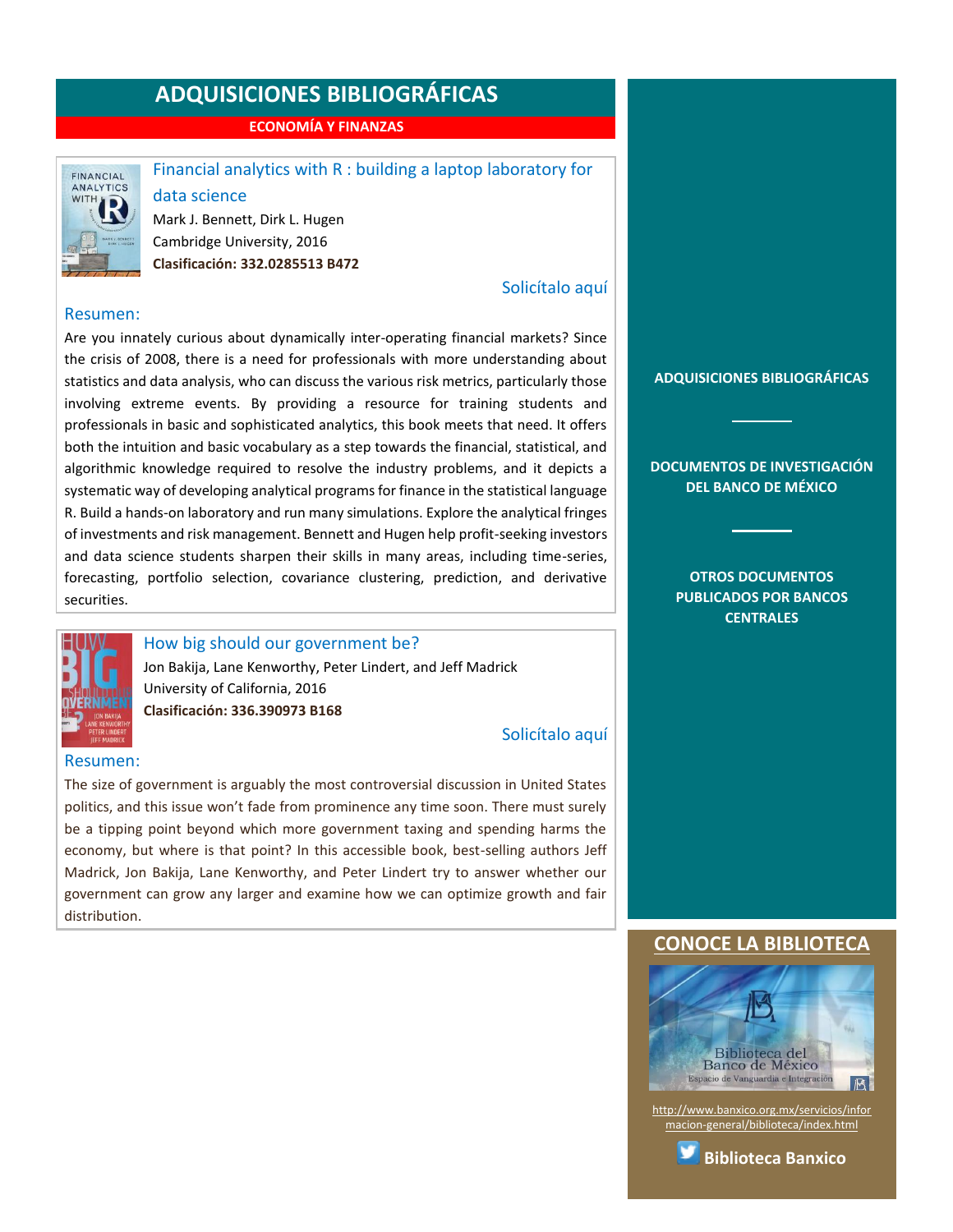**ECONOMÍA Y FINANZAS**

<span id="page-8-0"></span>

International banking for a new century

Irene Finel-Honigman and Fernando B. Sotelino Routledge, 2015 **Clasificación: 332.15 F495**

#### [Solicítalo aquí](mailto:osbib@banxico.org.mx?subject=+Solicito%20el%20siguiente%20material&body=Solicito%20en%20préstamo%20el%20siguiente%20título%20%22International%20banking%20for%20a%20new%20century%22%20con%20clasificación%20332.15%20F495)

[Solicítalo aquí](mailto:osbib@banxico.org.mx?subject=+Solicito%20el%20siguiente%20material&body=Solicito%20en%20préstamo%20el%20siguiente%20título%20%22Public%20economics%20and%20the%20household%22%20con%20clasificación%20331.4%20A652)

#### Resumen:

This new textbook provides an up-to-date overview of international banking as the second decade of the twenty-first century unfolds. Integrating geo-economic, operational, institutional and regulatory changes in the financial sector, the volume's methodology incorporates specific case studies and research, combining theory with practical examples to illustrate the impact and consequences of past and present financial crises. The volume considers the core aspects of international banking, including its structural and technical features, historical context, institutional evolution in core markets, and wholesale, retail, investment and private banking. It uses specific examples from past and present literature, post-2008 case studies and histories, and research materials, offering a fully updated overview of how international banks respond to global crises, the origin, efficacy and evolution of financial markets, and the regulatory framework within which they function. One chapter is devoted to the evolution and potential of new markets, including the financial sectors of the BRICS and other emerging economies. Each chapter examines background, causes, impact and resolution, focusing on specific cases and their broader implications for the sector. This textbook is a guide to the new, and at times unchartered, landscape to be navigated by large domestic, cross-regional and global banks, and will be invaluable reading for students of finance, business and economics, as well as for those in the financial sector.

Public Economic<br>and the Household

Public economics and the household Patricia Apps and Ray Rees Cambridge University, 2009 **Clasificación: 331.4 A652**

#### Resumen:

Economic models in much of the public economics literature have been slow to reflect the significant changes towards double-income households throughout the developed world. This graduate-level text develops a more sophisticated approach to household economics, one that allows for multiple-income earners and shared decision-making. This approach is used to present a fundamentally new view of consumption. It then applies this to an analysis of tax systems, combining theoretical analysis of optimal taxation and tax reform with careful empirical study of the characteristics of income tax systems in four different countries: Australia, Germany, the UK and the USA. The book is particularly concerned with analysing, both theoretically and empirically, the impact of taxation on female labour supply, and identifying its effects on work incentives and fairness of income distribution. All this adds up to a fascinating new approach to the economics of household for researchers in both public and private sectors.

**[ADQUISICIONES BIBLIOGRÁFICAS](#page-1-0)**

#### **[DOCUMENTOS DE INVESTIGACIÓN](#page-2-0)  [DEL BANCO DE MÉXICO](#page-2-0)**

**[OTROS DOCUMENTOS](#page-3-0)  [PUBLICADOS POR BANCOS](#page-3-0)  [CENTRALES](#page-3-0)**

#### **[CONOCE LA BIBLIOTECA](http://www.banxico.org.mx/servicios/informacion-general/biblioteca/index.html)**



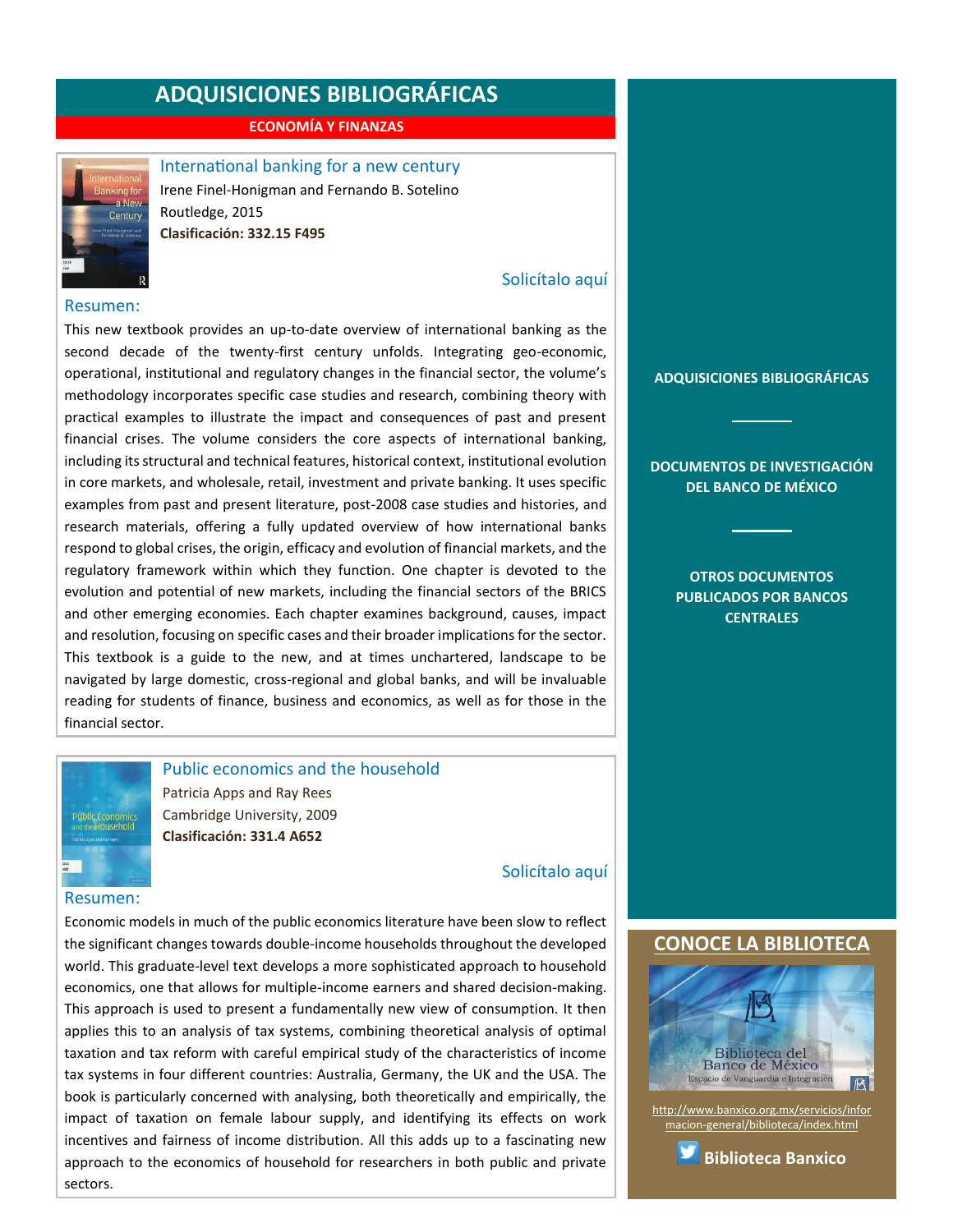**PROCESOS SOCIALES**

<span id="page-9-0"></span>

#Republic : divided democracy in the age of social media

Cass R. Sunstein Princeton University, 2017 **Clasificación: 303.4833 S958**

#### [Solicítalo aquí](mailto:osbib@banxico.org.mx?subject=+Solicito%20el%20siguiente%20material&body=Solicito%20en%20préstamo%20el%20siguiente%20título%20%22%23Republic%22%20con%20clasificación%20303.4833%20S958)

#### Resumen:

As the Internet grows more sophisticated, it is creating new threats to democracy. Social media companies such as Facebook can sort us ever more efficiently into groups of the like-minded, creating echo chambers that amplify our views. It's no accident that on some occasions, people of different political views cannot even understand each other. It's also no surprise that terrorist groups have been able to exploit social media to deadly effect. Welcome to the age of #Republic. In this revealing book, Cass Sunstein, the New York Times bestselling author of Nudge and The World According to Star Wars, shows how today's Internet is driving political fragmentation, polarization, and even extremism—and what can be done about it. Thoroughly rethinking the critical relationship between democracy and the Internet, Sunstein describes how the online world creates "cybercascades", exploits "confirmation bias", and assists "polarization entrepreneurs". And he explains why online fragmentation endangers the shared conversations, experiences, and understandings that are the lifeblood of democracy. In response, Sunstein proposes practical and legal changes to make the Internet friendlier to democratic deliberation. These changes would get us out of our information cocoons by increasing the frequency of unchosen, unplanned encounters and exposing us to people, places, things, and ideas that we would never have picked for our Twitter feed. #Republic need not be an ironic term.

#### **MATEMÁTICAS**

Fundamentals of nonparametric Bayesian inference Subhashis Ghosal, Aad van der Vaart Cambridge University, 2016 **Clasificación: 519.542 G427**

[Solicítalo aquí](mailto:osbib@banxico.org.mx?subject=+Solicito%20el%20siguiente%20material&body=Solicito%20en%20préstamo%20el%20siguiente%20título%20%22Fundamentals%20of%20nonparametric%20Bayesian%20inference%22%20con%20clasificación%20519.542%20G427)

#### Resumen:

Explosive growth in computing power has made Bayesian methods for infinitedimensional models - Bayesian nonparametrics - a nearly universal framework for inference, finding practical use in numerous subject areas. Written by leading researchers, this authoritative text draws on theoretical advances of the past twenty years to synthesize all aspects of Bayesian nonparametrics, from prior construction to computation and large sample behavior of posteriors. Because understanding the behavior of posteriors is critical to selecting priors that work, the large sample theory is developed systematically, illustrated by various examples of model and prior combinations. Precise sufficient conditions are given, with complete proofs, that ensure desirable posterior properties and behavior. Each chapter ends with historical notes and numerous exercises to deepen and consolidate the reader's understanding, making the book valuable for both graduate students and researchers in statistics and machine learning, as well as in application areas such as econometrics and biostatistics. **[ADQUISICIONES BIBLIOGRÁFICAS](#page-1-0)**

#### **[DOCUMENTOS DE INVESTIGACIÓN](#page-2-0)  [DEL BANCO DE MÉXICO](#page-2-0)**

**[OTROS DOCUMENTOS](#page-3-0)  [PUBLICADOS POR BANCOS](#page-3-0)  [CENTRALES](#page-3-0)**

#### **[CONOCE LA BIBLIOTECA](http://www.banxico.org.mx/servicios/informacion-general/biblioteca/index.html)**



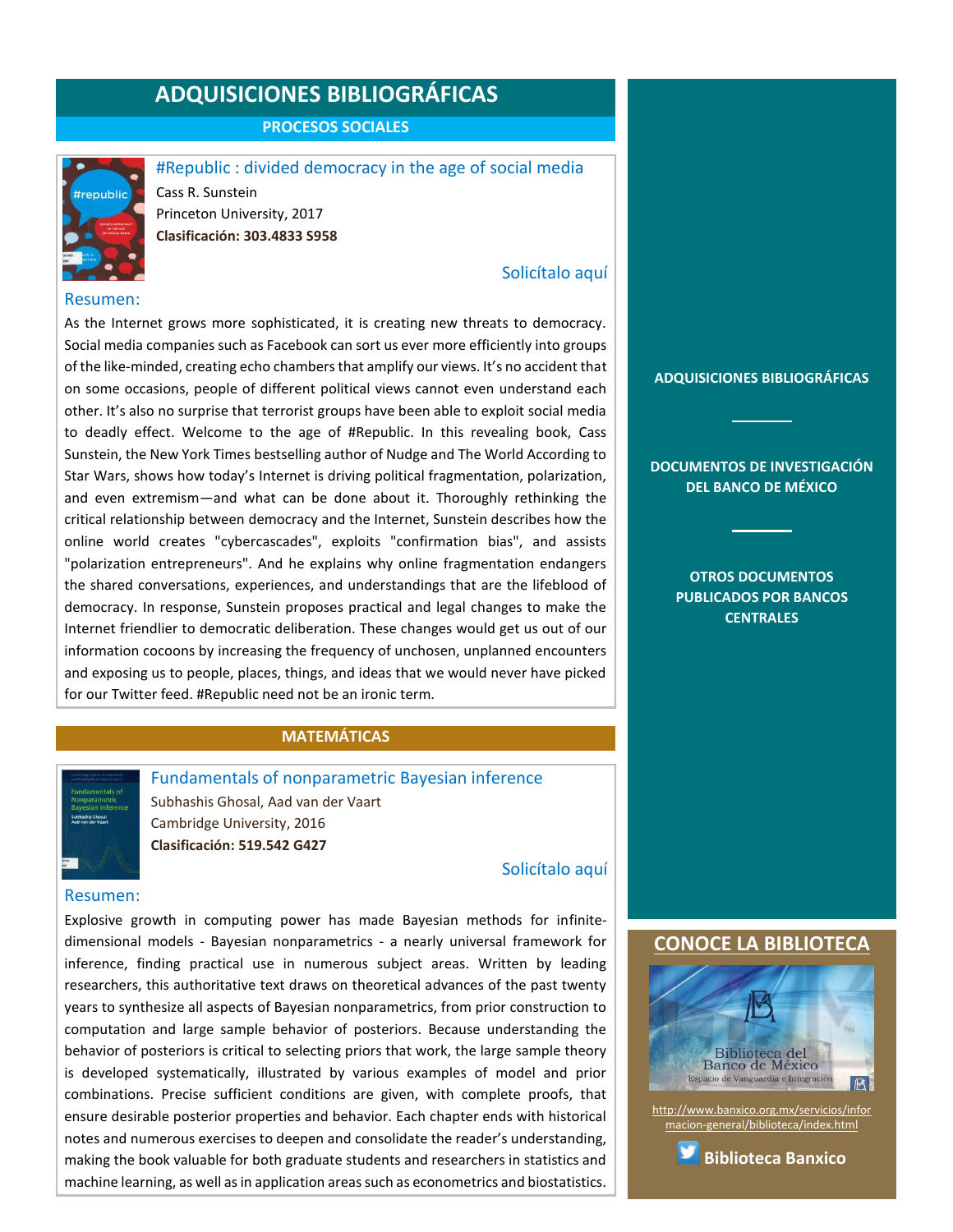## <span id="page-10-0"></span>**DOCUMENTOS DE INVESTIGACIÓN DEL BANCO DE MÉXICO**



The effect of uncertainty on foreign direct investment: the case of Mexico

Gabriela López Noria; Juan José Zamudio Fernández Banco de México, 2018-03

#### [Descárgalo aquí](http://www.banxico.org.mx/publicaciones-y-discursos/publicaciones/documentos-de-investigacion/banxico/%7BE578CA07-17F0-899C-F208-99C3C2F8A418%7D.pdf)

#### Resumen:

This paper investigates the effect of uncertainty on FDI flows into the Mexican manufacturing sector during the period 2007-2015. Using a panel of manufacturing subsectors, we estimate a model by System GMM that includes domestic and external factors, as well as idiosyncratic (i.e. that affect manufacturing subsectors in a particular way) and aggregate (i.e. that affect all manufacturing subsectors in general) uncertainty measures as explicative variables. We also perform some simulations to quantify the effect of uncertainty on FDI flows. The main results show that uncertainty discourages FDI flows into the Mexican manufacturing sector. We also find that the idiosyncratic uncertainty measures are more important in explaining FDI flows than the aggregate uncertainty measures, with the exception of the global risk aversion index.

**[ADQUISICIONES BIBLIOGRÁFICAS](#page-1-0)**

**[DOCUMENTOS DE INVESTIGACIÓN](#page-2-0)  [DEL BANCO DE MÉXICO](#page-2-0)**

> **[OTROS DOCUMENTOS](#page-3-0)  [PUBLICADOS POR BANCOS](#page-3-0)  [CENTRALES](#page-3-0)**

#### **[CONOCE LA BIBLIOTECA](http://www.banxico.org.mx/servicios/informacion-general/biblioteca/index.html)**



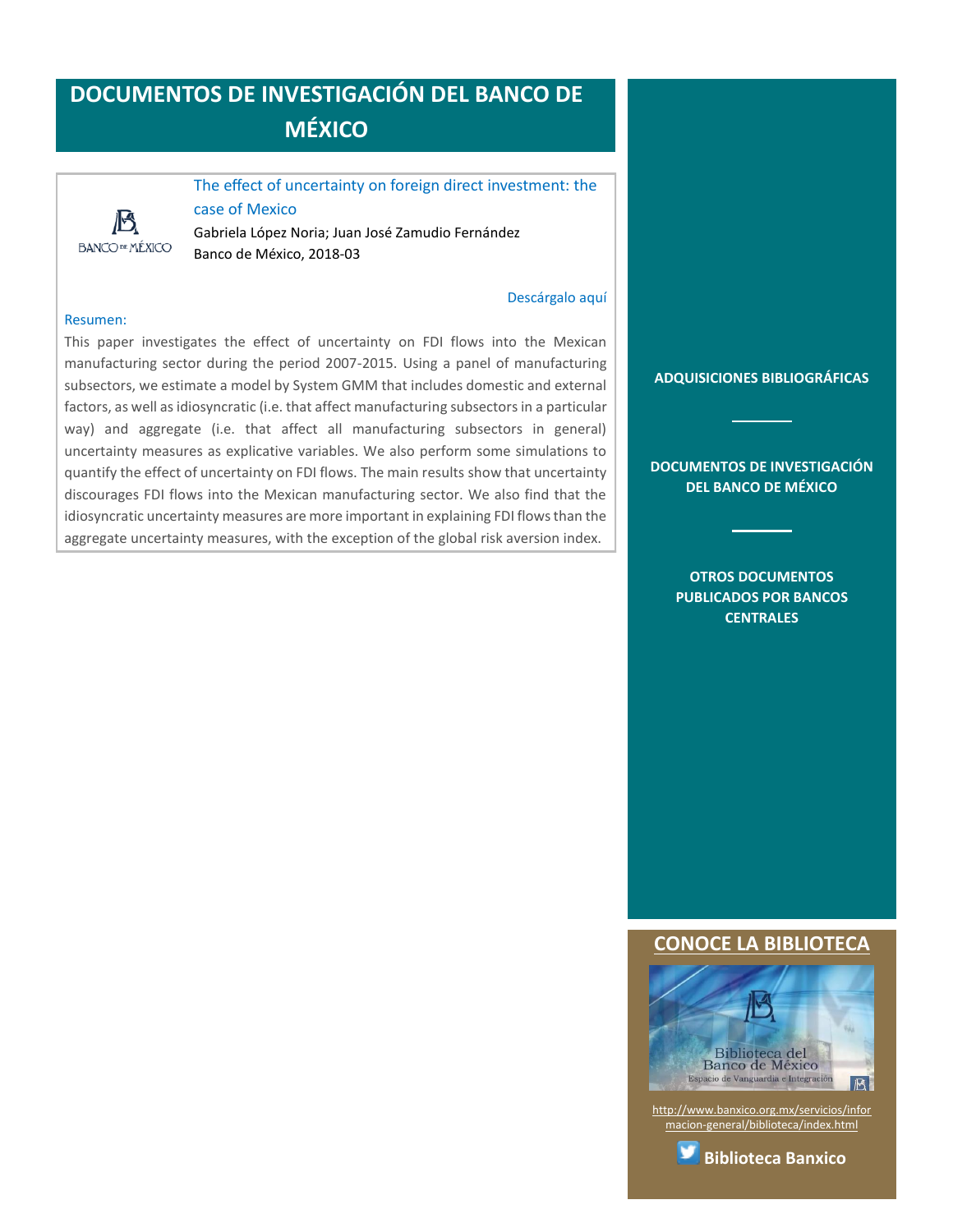## <span id="page-11-0"></span>**OTROS DOCUMENTOS PUBLICADOS POR BANCOS CENTRALES**



#### Measuring geopolitical risk

Dario Caldara; Matteo Iacoviello

Washington, D.C. : Board of Governors of the Federal Reserve System, 2018. -- 47 p. : il. -- (International finance discussion papers ; no. 1222).

[Descárgalo aquí](https://www.federalreserve.gov/econres/ifdp/files/ifdp1222.pdf)



## On the economics of digital currencies

Daniel R. Sanches; Jesús Fernández-Villaverde Pennsylvania, Philadelphia : Federal Reserve Bank of Philadelphia, 2018. -- 42 p. il. -- (Working papers ; no. 18-07).

[Descárgalo aquí](https://www.philadelphiafed.org/-/media/research-and-data/publications/working-papers/2018/wp18-07.pdf)



#### What to expect from the lower bound on interest rates: evidence from derivatives prices Thomas M. Mertens; John C. Williams

California, San Francisco : Federal Reserve Bank of San Francisco, 2018. – 40 p. : il. – (Working paper ; no. 2018-03).

[Descárgalo aquí](https://www.frbsf.org/economic-research/files/wp2018-03.pdf)



## Screening on loan terms: evidence from maturity choice in consumer credit

Andrew Hertzberg; Andres Liberman; Daniel Paravisini Pennsylvania, Philadelphia : Federal Reserve Bank of Philadelphia, 2018. -- 54 p. il. -- (Working papers ; no. 18-05).

[Descárgalo aquí](https://www.philadelphiafed.org/-/media/research-and-data/publications/working-papers/2018/wp18-05.pdf)

## Does investor attention affect trading volume in the Brazilian stock market?

Heloisa Elias de Souza, Claudio Henrique da Silveira Barbedo and Gustavo Silva Araujo Brasilia, Brasil : Banco Central del Brasil, 2018. -- 23 p. : il. --

(Working papers ; no. 472).

[Descárgalo aquí](http://www.bcb.gov.br/pec/wps/ingl/wps472.pdf)



LL BANCO CENTRAL **W** COBRASIL

> Some like it hot: assessing longer-term labor market benefits from a high-pressure economy

Julie L. Hotchkiss and Robert E. Moore Georgia, Atlanta : Federal Reserve Bank of Atlanta, 2018. -- 39 p. :

il. -- (Working paper ; no. 2018-1).

[Descárgalo aquí](https://www.frbatlanta.org/-/media/documents/research/publications/wp/2018/01-assessing-longer-term-labor-market-benefits-from-a-high-pressure-economy-2018-01-30.pdf)

#### **[ADQUISICIONES BIBLIOGRÁFICAS](#page-1-0)**

**[DOCUMENTOS DE INVESTIGACIÓN](#page-2-0)  [DEL BANCO DE MÉXICO](#page-2-0)**

**[OTROS DOCUMENTOS](#page-3-0)  [PUBLICADOS POR BANCOS](#page-3-0)  [CENTRALES](#page-3-0)**

#### **CONOCE LA BIBLIOTEC**



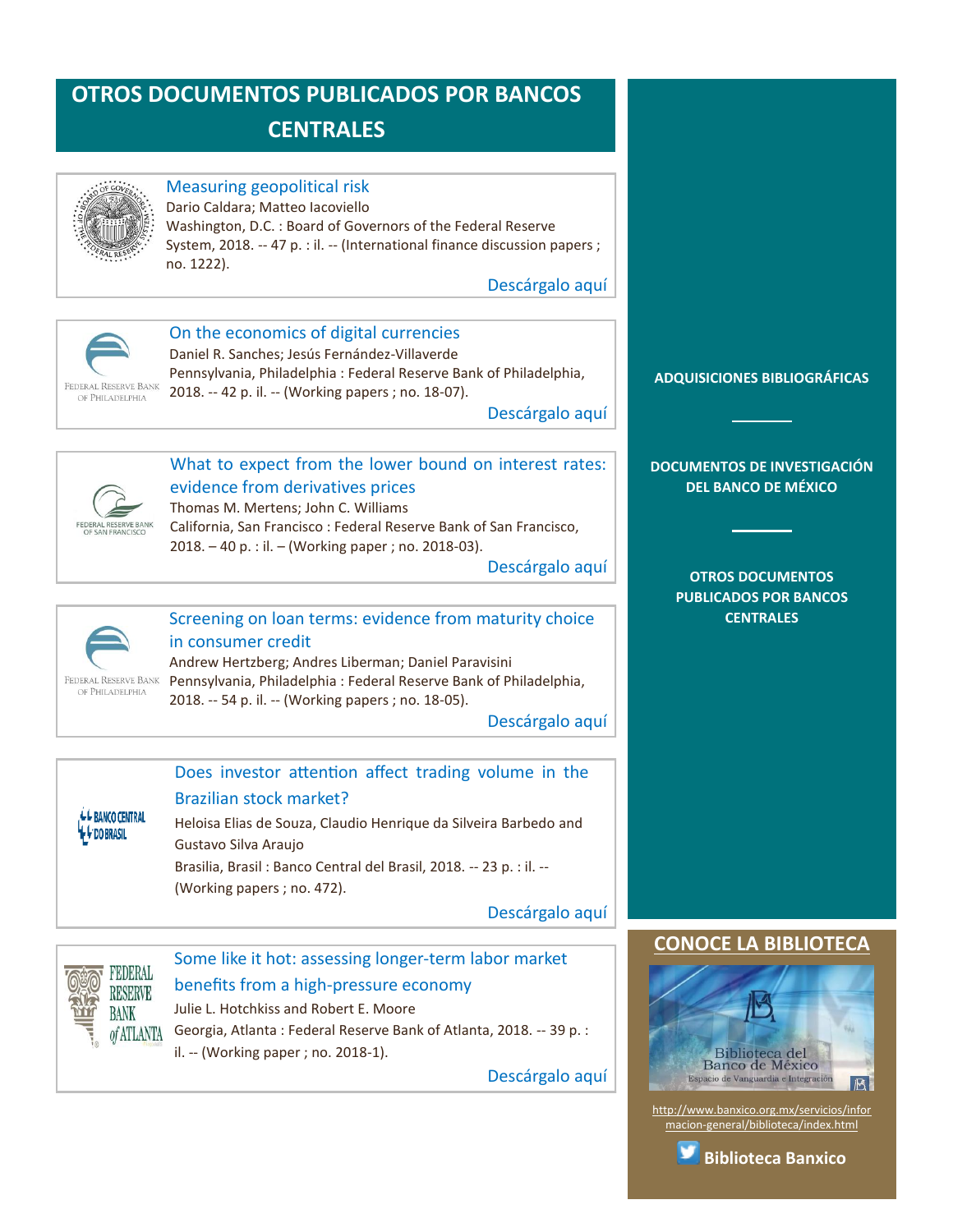## <span id="page-12-0"></span>**OTROS DOCUMENTOS PUBLICADOS POR BANCOS CENTRALES**



#### Population aging and the real interest rate in the last and next 50 years -- a tale told by an overlapping generations model – Nao Sudo; Yasutaka Takizuka

Tokyo, Japan : Bank of Japan, 2018. -- 40 p. : il. -- (Working paper series ; no.17-E-5).

[Descárgalo aquí](http://www.boj.or.jp/en/research/wps_rev/wps_2018/data/wp18e01.pdf)



## Monetary policy spillovers, global commodity prices and cooperation

Andrew Filardo, Marco Lombardi, Carlos Montoro and Massimo Ferrari

Basel, Switzerland : Bank for International Settlements, 2018. -- 58 p. : il. -- (Working papers ; no. 696).

[Descárgalo aquí](https://www.bis.org/publ/work696.pdf)



#### Sovereign bond-backed securities: a VAR-for-VAR and marginal expected shortfall assessment

Maite De Sola Perea; Peter G. Dunne; Martin Puhl; Thomas Reininger Frankfurt am Main, Germany : European Systemic Risk Board, 2018. -- 33 p. : il. -- (Working papers ; no. 65).

[Descárgalo aquí](https://www.esrb.europa.eu/pub/pdf/wp/esrb.wp65.en.pdf)



#### Short-selling bans and bank stability

Alessandro Beber; Daniela Fabbri; Marco Pagano; Saverio Simonelli Frankfurt am Main, Germany : European Systemic Risk Board, 2018. -- 43 p. : il. -- (Working papers ; no. 64).

[Descárgalo aquí](https://www.esrb.europa.eu/pub/pdf/wp/esrb.wp64.en.pdf)



## The economics of debt collection: enforcement of consumer credit contracts

FEDERAL RESERVE BANK OF PHILADELPHIA

Viktar Fedaseyeu; Robert Hunt Pennsylvania, Philadelphia : Federal Reserve Bank of Philadelphia, 2018. -- 41 p. il. -- (Working papers ; no. 18-04).

[Descárgalo aquí](https://www.philadelphiafed.org/-/media/research-and-data/publications/working-papers/2018/wp18-04.pdf)



#### The dollar exchange rate as a global risk factor: evidence from investment

BANK FOR INTERNATIONAL SETTLEMENTS

Stefan Avdjiev, Valentina Bruno, Catherine Koch and Hyun Song Shin

Basel, Switzerland : Bank for International Settlements, 2018. -- 41 p. : il. -- (Working papers ; no. 695).

[Descárgalo aquí](https://www.bis.org/publ/work695.pdf)

#### **[ADQUISICIONES BIBLIOGRÁFICAS](#page-1-0)**

**[DOCUMENTOS DE INVESTIGACIÓN](#page-2-0)  [DEL BANCO DE MÉXICO](#page-2-0)**

#### **[OTROS DOCUMENTOS](#page-3-0)  [PUBLICADOS POR BANCOS](#page-3-0)  [CENTRALES](#page-3-0)**

#### **CONOCE LA BIBLIOTEC**